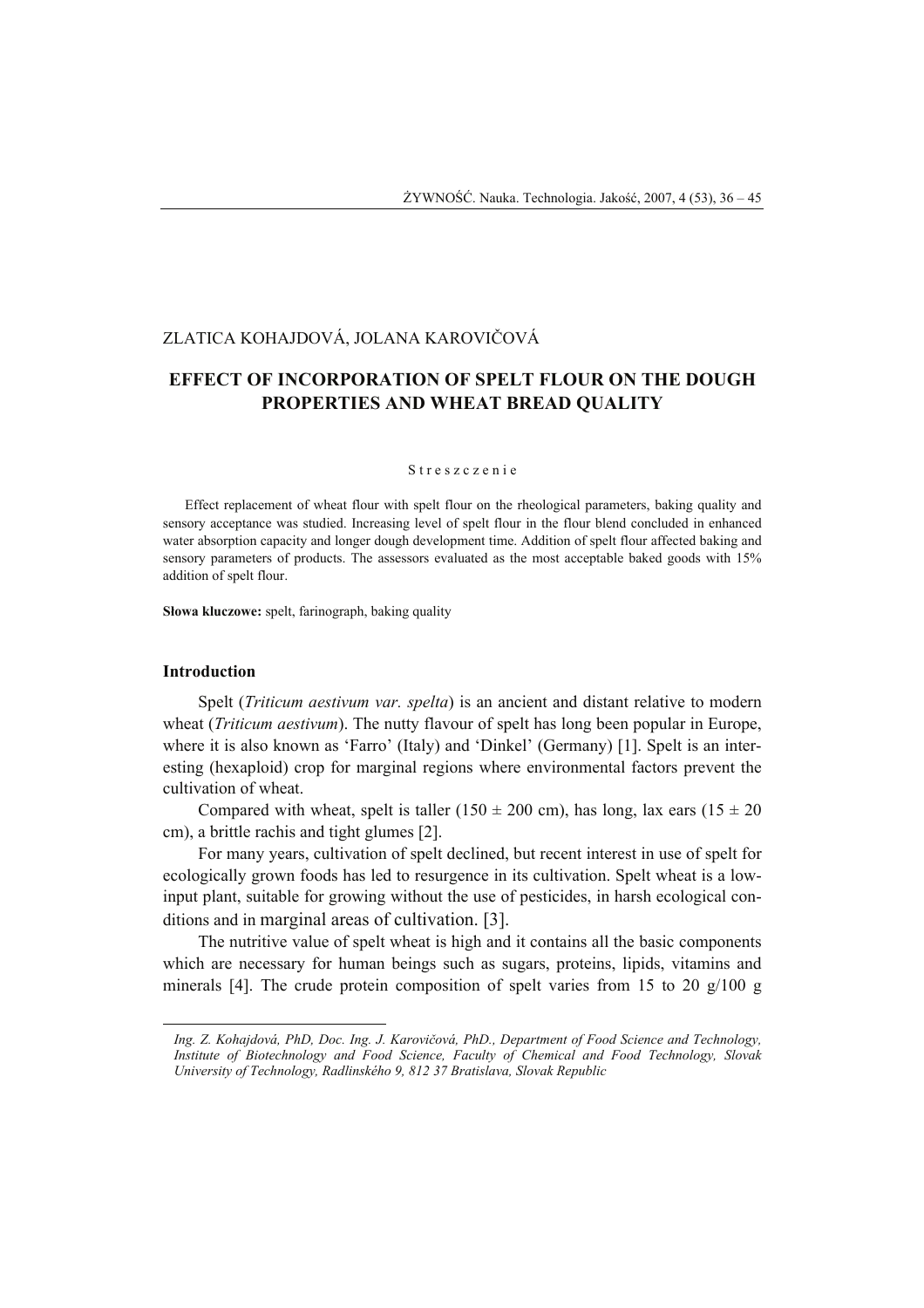grains [5] while, e.g. that of Finnish winter wheat is reported to be  $11-12$  g/100 g [1]. Grain of spelt is claimed to be naturally higher in fibre, B vitamins and carbohydrates than wheat, but the results vary greatly [5, 6]. The differences may be due to the growing place and season, cultivation, fertilizers and methods of analysis [1]. Spelt has also been recommended for treatment of colitis, ulcerosa, neurodermitis and others allergies [7, 8], high blood cholesterol [7, 8, 9], rheumatoid arthritis, depression and cancer [7, 10].

Spelt is used for baking, brewing, production of pasta, self-supplied animal fodder as well as a number of regional specialities (e.g., the Grünkern of southern Germany) [11].

This study reports effect addition of wholemeal spelt flour on some baking characteristics of wheat flour.

# **Materials and methods**

### *Materials*

Fine wheat flour T650, wholemeal spelt flour, salt, sugar, oil and yeast. All raw materials were procured from the local market in Slovakia. Blends of fine wheat flour and wholemeal spelt flour were prepared by replacing wheat flour with spelt flour at 0, 3, 5, 10, 15, 30, 50 and 100%.

# *Samples preparation*

In the test baking dough (wheat flour or wheat-spelt blend flour 300 g, salt 5.63 g, sugar 3.22 g, yeast 12.06 g, sunflower oil 7.50 g and water to farinographic consistency 400 farinographic units – FU) was mixed during 6 minutes in farinographic mixing bowl. After 20 min fermentation, the dough was divided into 100 g loaves, formed on dough former, proofed 45 min and baked in an electric oven during 13 min at 230°C.

#### *Methods*

The measurement of pH was performed using a pH meter InoLab pH Level 2 (WTW Weilheim, Germany). AACC International Approved Method (02-31) method was used for determination of titrable acids (mmol/kg). ICC methods were used for determination of moisture (ICC standard No. 110/1), ash (ICC standard No. 104/1) and starch (ICC standard No. 122/1). Protein was determined by the Kjeldahl method (979.09) (AOAC, 1990), using a nitrogen to protein conversion factor of 5.7. Slovak Technical Norms were used for determination of wet, dry gluten and wet gluten characteristics (STN 46 1011).

For farinographic determination farinograph Brabender (Germany) was used. Standard method (ISO 5530-1: Wheat flour-Physical characteristics of dough, Part 1: Determination of water absorption and rheological properties using a farinograph was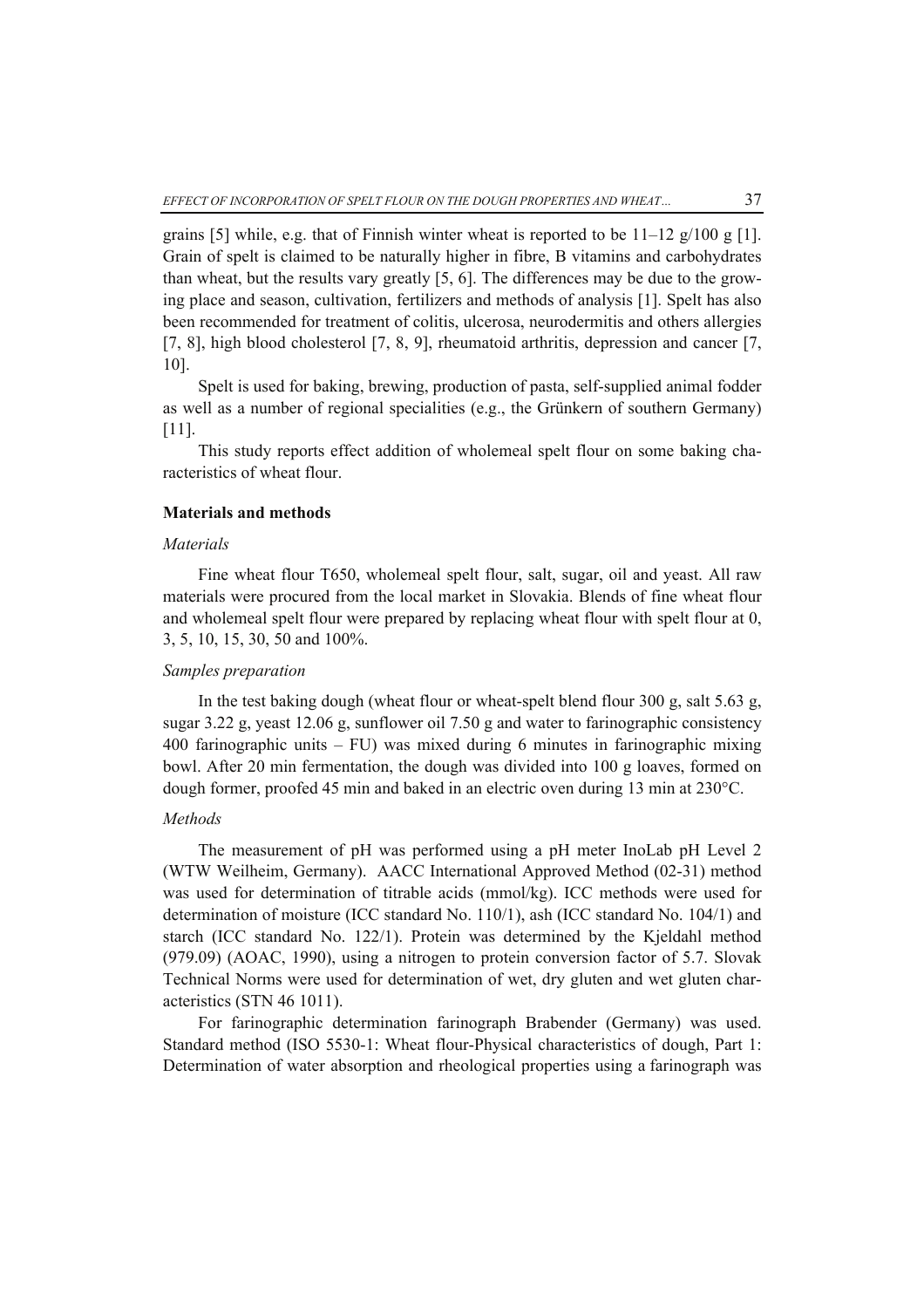used for farinographic tests. All farinographic tests were repeated three times and the values presented are means of three replications.

The loaf quality and sensory attributes were evaluated after cooling for 2 h at room temperature. Sensory evaluation was accomplished by the 4-point hedonic scale determination by 7 assessors. The assessors evaluated: shape of product, crust colour and thickness/hardness, crust/crumb odour and taste, crumb: elasticity, porosity colour, resistance to the bite and adhesiveness to palate on longer chewing). Evaluation of loaf quality included: the loaf volume  $(cm^3)$ , specific loaf volume  $(cm^3)$  per 100 g of loaf), cambering (loaf height/width ratio). Millet seeds were used to measure loaf volume as a difference of volume of empty bowl and the bowl with the baked loaf.

# **Results and discussion**

# *Chemical Characteristics of Fine Wheat and Wholemeal Spelt Flour*

In general, spelt may contain higher levels of protein, soluble dietary fiber and minerals depending on the genotype. Thus, spelt consumption could have nutritional consequences relative to common wheat [10]. Abdel-All et al. [5, 10] found in several spelt cultivars 14.9–16%, in hard spelt 17.4% and in the soft spelt 16.5% of proteins, conversely Zielinski et al. [12] found in ten spelt wheat strains originated from Polish breeding only 7.5–10.8% of proteins. Lacko-Bartošová and Rédlová [13] determined in different spelt varieties more than 60% of starch, Abdel-All et al. [5] shows higher content of starch (60.9–65.8%).

Table 1

| Distinguishing mark                                                    | Wheat flour     | Spelt flour     |
|------------------------------------------------------------------------|-----------------|-----------------|
| Wyróżniki                                                              | Maka pszenna    | Maka orkiszowa  |
| pH                                                                     | $6.10 \pm 0.02$ | $5.92 \pm 0.02$ |
| Titrable acids $\text{[mmol kg}^{-1}\text{]}$<br>Kwasowość miareczkowa | $30.28 \pm 1.2$ | $44.20 \pm 0.5$ |
| Moisture $[\%]$<br>Wilgotność                                          | $11.93 \pm 0.2$ | $10.65 \pm 0.2$ |
| Ash $[%$ in dry matter]<br>Popioł [% suchej masy]                      | $0.68 \pm 0.01$ | $2.21 \pm 0.02$ |
| Starch $[%]$<br>Skrobia                                                | $87.89 \pm 0.8$ | $66.66 \pm 0.6$ |
| Protein N-substances x 5.7 $\lceil\% \rceil$<br>Białko $(Nx5,7)$       | $11.20 \pm 0.2$ | $17.30 \pm 0.3$ |

Chemical characteristics of fine wheat and wholemeal spelt flour. Chemiczna charakterystyka mąki pszennej i orkiszowej.

Mean value  $\pm$  standard deviation, n = 3 / Wartość średnia  $\pm$  odchylenie standardowe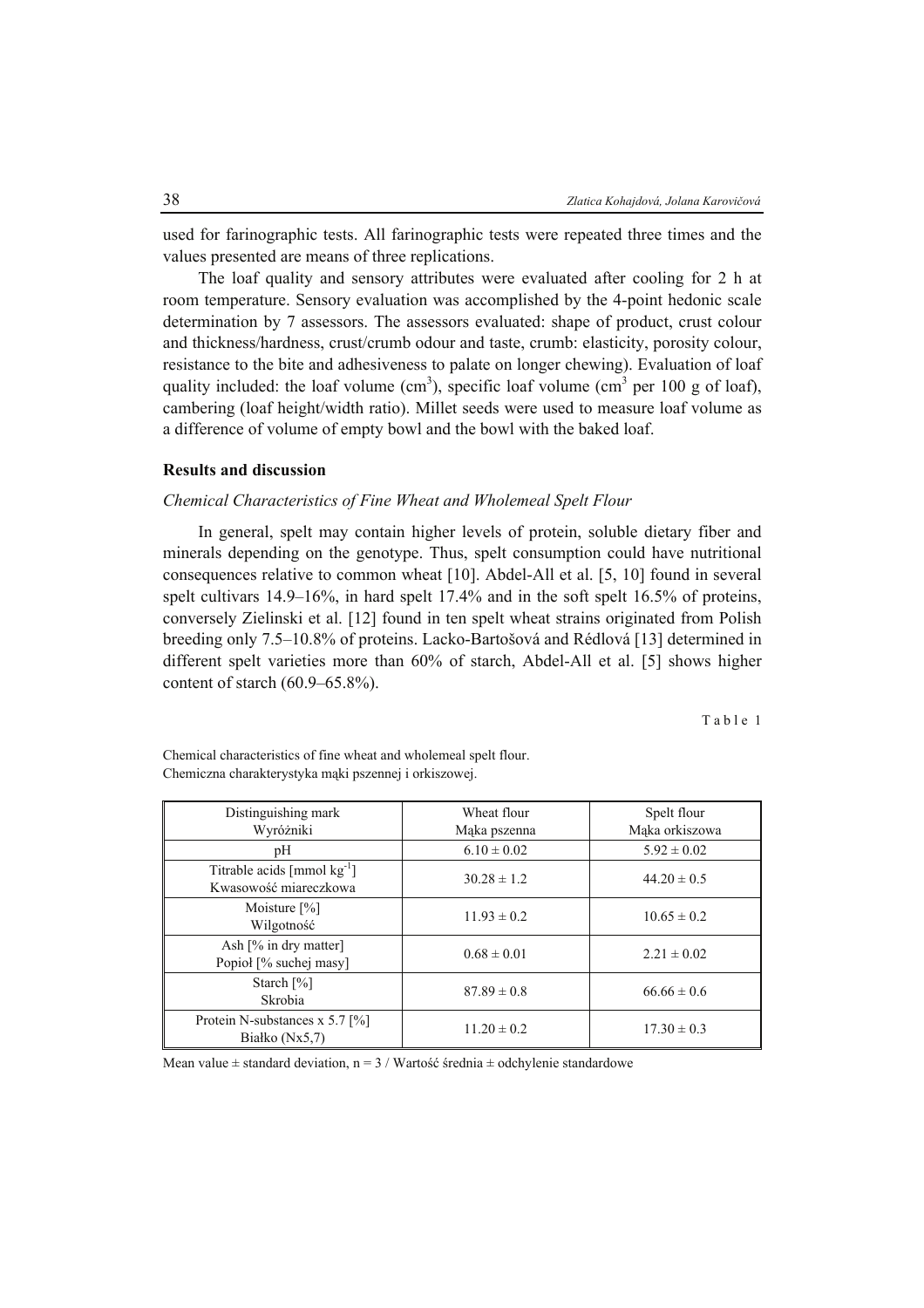Table 1 summarised the chemical properties and Table 2 gluten characteristics flours used in this study. Wholemeal spelt flour applied in this study was characterised by higher content of proteins (17.3%) and ash (2.2%), lower starch content (66.7%) and had higher gluten content in comparison with wheat flour. The higher protein content in spelt wheat is reported thanks to the higher protein portion of aleuron layer [4]. High ash content in wholemeal spelt flour can be due to the high content of macro- and microelements, confirming previous observation that spelt grain is a richer source of phosphate, zinc, copper and selenium when compared to other cereal grains [12].

Table 2

| Gluten features<br>Cechy glutenu                                           | Wheat flour<br>Maka pszenna                                   | Spelt flour<br>Maka orkiszowa                                   |  |
|----------------------------------------------------------------------------|---------------------------------------------------------------|-----------------------------------------------------------------|--|
| Wet gluten $[\%$ in dry matter]<br>Gluten [% suchej masy]                  | $31.55 \pm 0.4$                                               | $40.99 \pm 0.5$<br>$15.80 \pm 0.3$<br>extensible<br>rozciągliwy |  |
| Extensibility of gluten [cm]<br>Rozciągliwość glutenu                      | $10.70 \pm 0.2$<br>medially extensible<br>średnio rozciągliwy |                                                                 |  |
| Sweeling of gluten $\lceil$ cm <sup>3</sup> $\rceil$<br>Pecznienie glutenu | $18 \pm 0.5$                                                  | $6 \pm 0.5$                                                     |  |
| Dry gluten [% in dry matter]<br>Suchy gluten [% suchej masy]               | $10.3 \pm 0.4$                                                | $16.0 \pm 0.3$                                                  |  |

Gluten characteristics for fine wheat and wholemeal spelt flour. Charakterystyka glutenu z mąki pszennej i orkiszowej.

Explanatory notes as in Tab. 1 / Objaśnienia, jak w tab. 1.

The amount of wet gluten as an indicator is closely connected with the baking quality of bread grains. For food wheat the demand is minimum 25% of gluten [4]. Lacko-Bartošová and Rédlová [13] presented that the content of wet gluten of different spelt wheat varieties ranged from 31.01 to 39.50% and Bojňanská and Frančáková [4] found that wet gluten content in 5 spelt cultivars varied between 30.60 and 51.80%. Zielinski et al. [12] found in spelt wheat strains originated from Polish breeding from 30.1 to 37.2% of wet gluten. We found that the content of gluten in the Slovak wholemeal spelt flour was about 1.3 times higher as in the fine wheat flour. Gluten quality is characterised by the degree of extensibility and elasticity [14]. Spelt wheat flour gluten was more dispersed with less flexibility and was more extensible as fine wheat flour.

# *Farinograph characteristics of blend flours*

Several authors presented that dough made from spelt flours is characterised by lower stability, less elasticity, and higher extensibility than common wheat dough.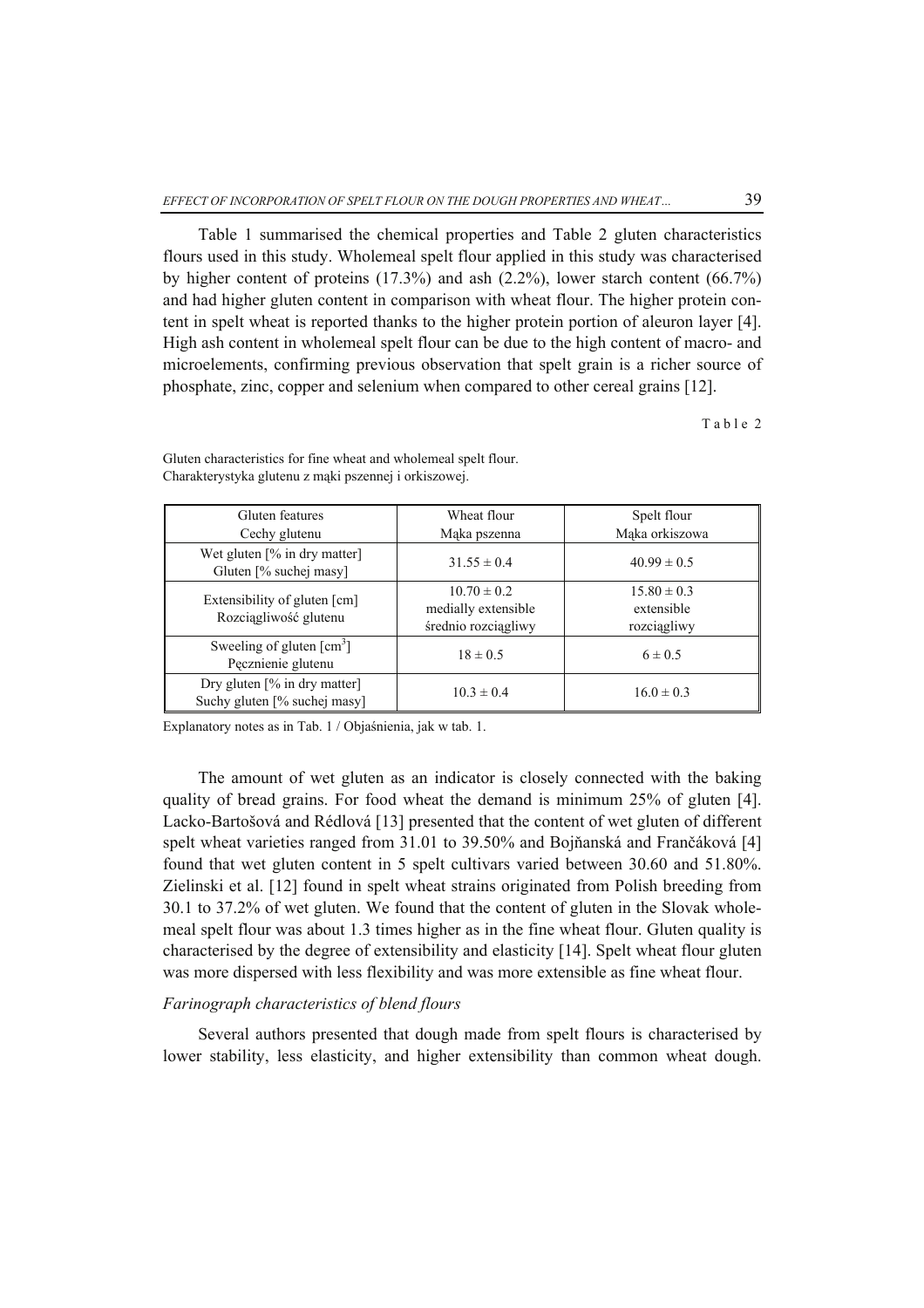Spelt dough is very soft and sticky after kneading; thus, handling spelt dough is more difficult, and the loaf volume is generally lower than modern wheat cultivars [2, 5, 15, 16, 17]. The effect of different levels of spelt flour on farinograph characteristics is shown in Table 3.

Table 3

| Addition of spelt<br>flour $[\%]$<br>Dodatek maki<br>orkiszowej | Water<br>absorption<br>$\lceil\% \rceil$<br>Absorpcja<br>wody | Dough<br>development<br>time $[\min]$<br>Czas rośniecia<br>ciasta | Degree of<br>softening<br>[FU]<br>Stopień<br>mięknięcia | Mixing tolerance<br>index<br>[FU]<br>Wskaźnik tole-<br>rancji mieszania | Dough<br>stability<br>[min]<br>Stabilność<br>ciasta |
|-----------------------------------------------------------------|---------------------------------------------------------------|-------------------------------------------------------------------|---------------------------------------------------------|-------------------------------------------------------------------------|-----------------------------------------------------|
| $\theta$                                                        | $60.1 \pm 1.5$                                                | $3.5 \pm 0.1$                                                     | $77.8 \pm 1$                                            | $90 \pm 3$                                                              | $5.5 \pm 0.3$                                       |
| 3                                                               | $60.3 \pm 2.0$                                                | $3.55 \pm 0.1$                                                    | $81.0 \pm 1$                                            | $81 \pm 3$                                                              | $5.36 \pm 0.2$                                      |
| 5                                                               | $61.0 \pm 2.0$                                                | $3.65 \pm 0.2$                                                    | $83.5 \pm 2$                                            | $80.3 \pm 2$                                                            | $5.3 \pm 0.2$                                       |
| 10                                                              | $61.2 \pm 1.5$                                                | $3.95 \pm 0.2$                                                    | $87.5 \pm 1$                                            | $77.0 \pm 2$                                                            | $5.15 \pm 0.2$                                      |
| 15                                                              | $61.6 \pm 1.5$                                                | $4.0 \pm 0.25$                                                    | $89 \pm 2$                                              | $74.0 \pm 2.5$                                                          | $4.8 \pm 0.1$                                       |
| 30                                                              | $63.2 \pm 2.5$                                                | $4.05 \pm 0.3$                                                    | $100 \pm 3$                                             | $70.0 \pm 2.5$                                                          | $4.6 \pm 0.2$                                       |
| 50                                                              | $65.0 \pm 2.0$                                                | $4.15 \pm 0.3$                                                    | $125 \pm 2$                                             | $65 \pm 2$                                                              | $3.8 \pm 0.1$                                       |
| 100                                                             | $69.3 \pm 2.0$                                                | $4.25 \pm 0.3$                                                    | $175 \pm 4$                                             | $56.0 \pm 1$                                                            | $3.5 \pm 0.1$                                       |

The effect of different additives of spelt flour on farinograph characteristics of wheat flour. Charakterystyka farinograficzna mąki pszennej z różnymi dodatkami mąki orkiszowej.

Explanatory notes as in Tab. 1 / Objaśnienia, jak w tab. 1.

Water absorption gives an indication of the potential of the protein molecules to absorb moisture. Higher protein content flour generally results in higher water absorption [18]. It was clear that the water absorption for the wheat flour was 60.1% and it ranged between 60.3 and 69.3% with increase in the spelt flour from 3 to 100% in the blends. Ceglinska [16] found lower water absorption for spelt (62%), Bonafaccia et al. [3] noted water absorption of 58% and Pruska-Kędzior et al. [17] observed only 57.7% water absorption capacity for spelt flour.

The dough development time of spelt-wheat blend dough increased from 3.5 to 4.25 min indicating slower hydratation at higher levels of spelt flour.

A longer dough stability period indicates a stronger tolerance to mixing and greater flexibility in blending operations [19]. Bojňanská et al. [4] and Bonifacia et al. [3] determined shorter dough stability for spelt flour in comparison with hard red winter wheat. The dough stability was shortened from 5.5 min to 3.5 min with increase in the spelt flour from (0 to 100% in the blends). Schober et al. [20] found that spelt dough had less mixing tolerance index in comparison with wheat dough. Mixing tolerance index samples of wheat-spelt dough decreased with increasing addition of spelt flour from 81 to 56 FU. Stiegert and Blanc [19] stated that higher weakening degree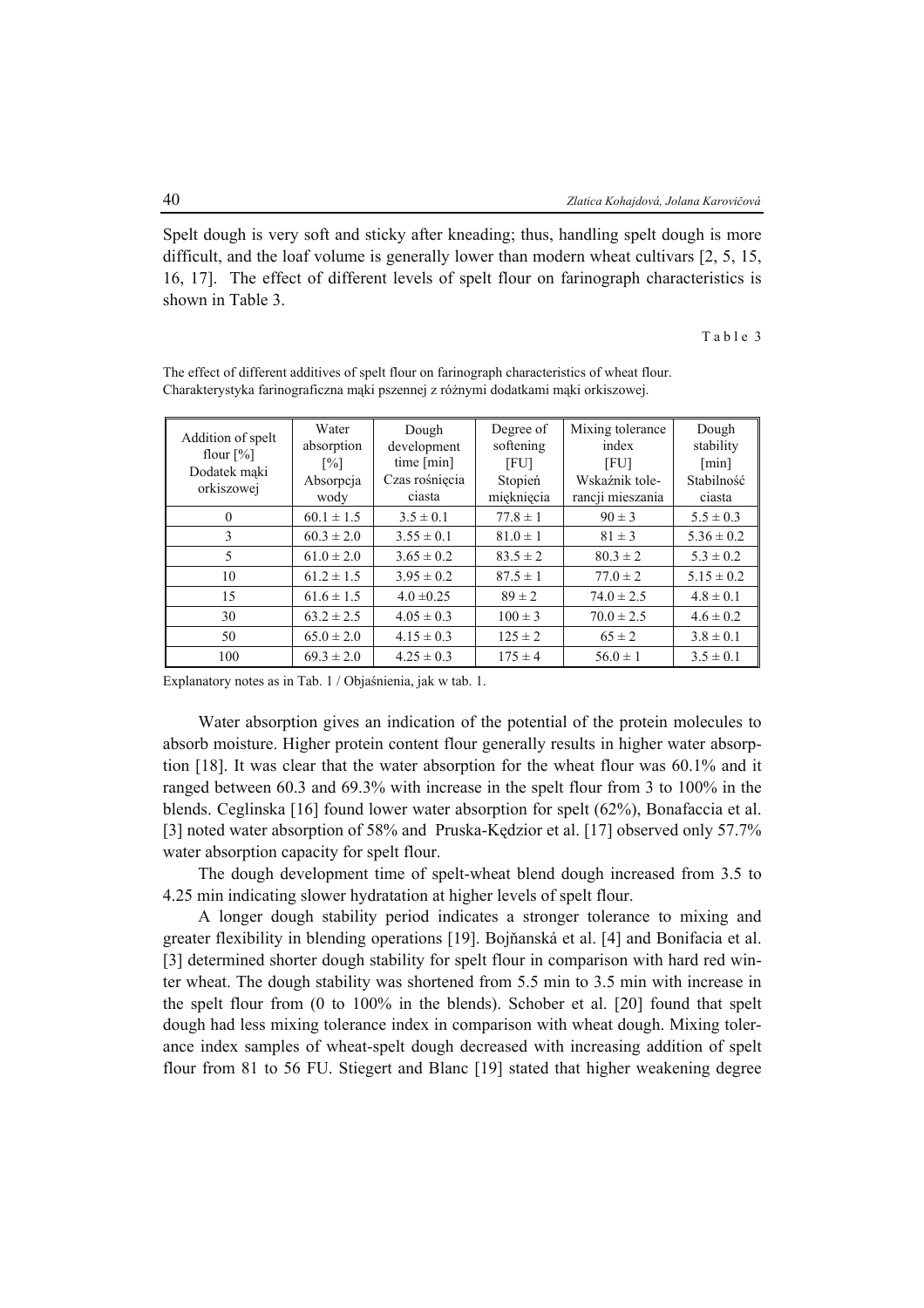numbers indicate lower dough stability. Our results were in agreement in these authors. Further it was found that dough prepared only from wholemeal spelt flour were very soft and sticky during kneading. This fact can be explained thereby that rheological properties of spelt gluten are predominated by gliadins as a very sticky monomeric plasticizer, while those of common wheat gluten by glutenins as a networking polymeric factor [17].

# *The sensory analysis and loaf quality*

The baking experiments were performed on blend flour samples containing from 0 to 50% of spelt flour because dough prepared only from wholemeal spelt flour was very sticky. Results of baking experiments are presented in Table 4.

Table 4

| Distinguishing mark                                                     | Addition of spelt flour [%] / Dodatek mąki orkiszowej |        |        |          |        |          |        |
|-------------------------------------------------------------------------|-------------------------------------------------------|--------|--------|----------|--------|----------|--------|
| Wyróżniki                                                               | $\mathbf{0}$                                          | 3      | 5      | 10       | 15     | 30       | 50     |
| Amount of added water $\lceil$ cm <sup>3</sup> $\rceil$<br>Dodatek wody | 180                                                   | 183    | 185    | 186,8    | 187,3  | 194.3    | 199    |
|                                                                         | $^{+}$                                                | $^{+}$ | $^{+}$ | $^{+}$   | $^{+}$ | $^{+}$   | $+$    |
|                                                                         | 1                                                     | 0.5    | 1.5    | 1        | 1      | 1.5      | 1.5    |
| Before baking weight [g]                                                | 100.3                                                 | 100.3  | 100.1  | 100.1    | 100.1  | 100.03   | 100.03 |
| Masa przed wypiekiem                                                    | $^{+}$                                                | $^{+}$ | $\pm$  | $^{+}$   | $^{+}$ | $+$      | $\pm$  |
|                                                                         | 0.1                                                   | 0.1    | 0.2    | 0.15     | 0.15   | 0.2      | 0.2    |
| After baking weight [g]<br>Masa po wypieku                              | 87.7                                                  | 87.5   | 87.4   | 87.6     | 86.5   | 88.4     | 87.7   |
|                                                                         | $\pm$                                                 | 王      | $\pm$  | $\pm$    | $^{+}$ | $+$      | $+$    |
|                                                                         | 0.2                                                   | 0.3    | 0.2    | 0.25     | 0.1    | 0.1      | 0.2    |
| Loaf volume $\lceil$ cm <sup>3</sup> $\rceil$                           | 328.3                                                 | 322.1  | 319    | 318      | 313.1  | 311.7    | 278.3  |
| Objętość bochenka                                                       | 士                                                     | 王      | 王      | $_{\pm}$ | 士      | 士        | 士      |
|                                                                         | 4.5                                                   | 5      | 4.8    | 3.6      | 4      | 4.3      | 4.7    |
|                                                                         | 369.8                                                 | 368.1  | 365    | 363      | 362    | 352.5    | 317.3  |
| Specific volume [ml/100g]<br>Objętość właściwa                          | $^{+}$                                                | $^{+}$ | $\pm$  | $+$      | $^{+}$ | $^{+}$   | $+$    |
|                                                                         | 6                                                     | 5.4    | 5.1    | 6.5      | 5.9    | 6.8      | 6.2    |
| Cambering<br>Sklepienie                                                 | 0,620                                                 | 0.575  | 0.539  | 0.504    | 0.482  | 0.396    | 0.344  |
|                                                                         | $\pm$                                                 | $\pm$  | $\pm$  | $\pm$    | $\pm$  | $^{+}$   | $\pm$  |
|                                                                         | 0.05                                                  | 0.04   | 0.04   | 0.03     | 0.04   | 0.03     | 0.025  |
| Baking loss [%]<br>Strata piecowa                                       | 12.5                                                  | 12.7   | 12.7   | 12.4     | 13.5   | 11.6     | 12.4   |
|                                                                         | $\pm$                                                 | 王      | 王      | 王        | $\pm$  | $_{\pm}$ | $\pm$  |
|                                                                         | 0.5                                                   | 0.4    | 0.4    | 0.3      | 0.4    | 0.2      | 0.3    |

Results of baking experiments of bread using different spelt flour. Wyniki próbnego wypieku chleba z udziałem różnych dodatków mąki orkiszowej.

Explanatory notes as in Tab. 1 / Objaśnienia, jak w tab. 1.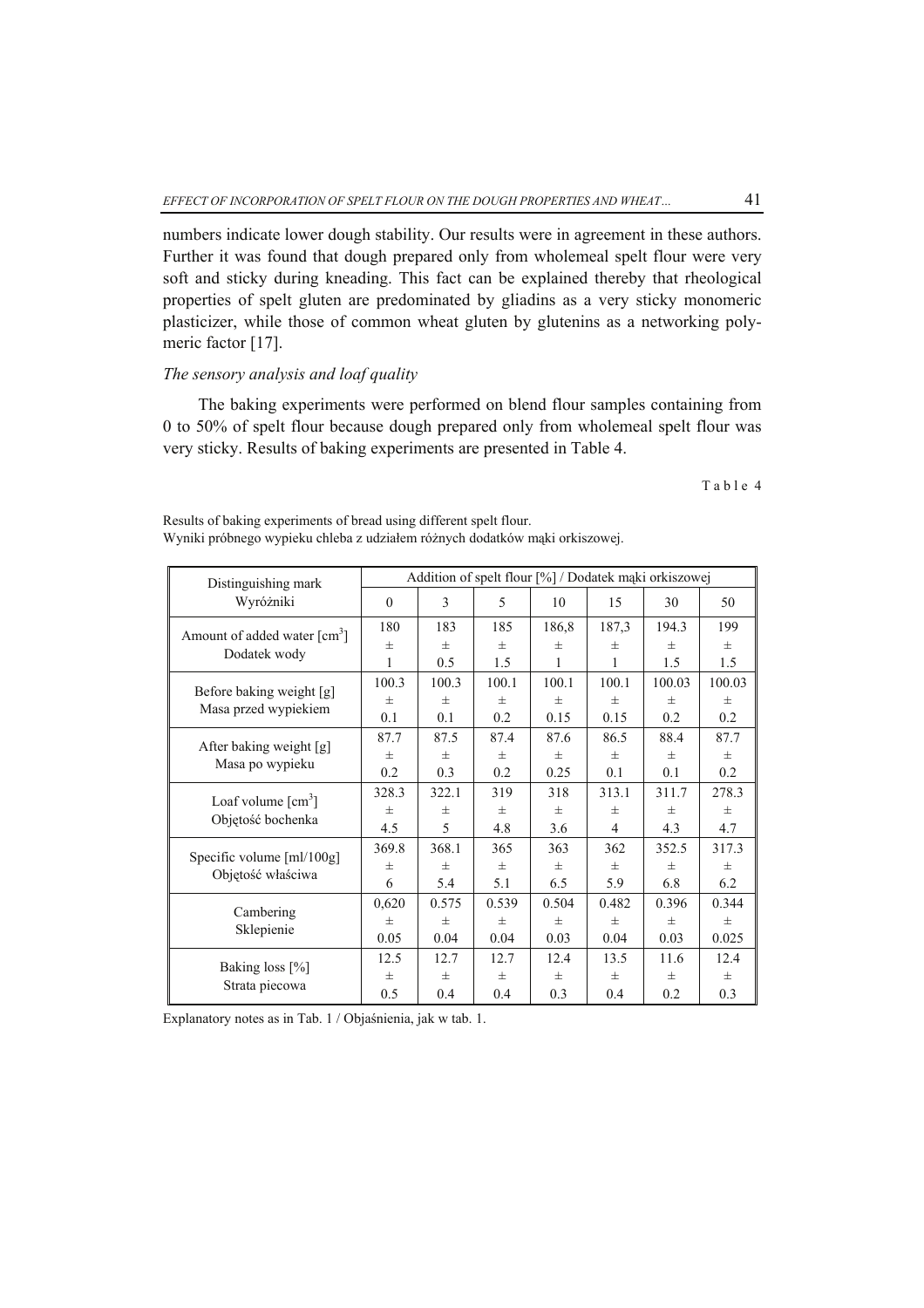The loaf volume and its specific volume are very important indicators for bread making quality [4]. The effect different levels of spelt flour on loaf volume and specific volume is showed in the Fig. 1.



Fig. 1. Effect of spelt flour addition on volume and specific volume of loaves. Rys. 1. Wpływ dodatku mąki orkiszowej na objętość i objętość właściwą.

These parameters decreased with the increasing content of spelt flour in the flour blend. The highest decreasing was observed at 50% addition of spelt flour in the flour blend (about 1.8 times). Cambering is an important parameter because spelt bread tends to become flat [12]. The cambering values between 0.601 and 0.700 are regarded to good and cambering values under 0.5 are not considered to sufficient. [21]. The cambering of our baked goods decreased from 0.620 (fine wheat loaves) to 0.344 with increasing content of spelt flour in the blend flour. Values under 0.5 were observed in blends contained 15, 30 and 50% addition of spelt flour. Conversely Bojňanská and Frančáková [4] found higher cambering values for baked goods (0.6–0.7) prepared only from spelt flour.

Abdel-Aal et al. [15] found out that bread made from spelt flour only had worse volume, texture and crumb colour in comparison to bread made from hard red spring wheat. The sensory aspect of such bread was evaluated as average. Conversely, Bojňanská and Frančáková [4] showed that acceptability of spelt breads in the sensory test was good and the loaves made from Holsterkorn, Schvabenkorn and Baulärded Spelz cultivars were evaluated as the best one according to the taste evaluation. Diagram of loaf sensory evaluation is presented to Fig. 2.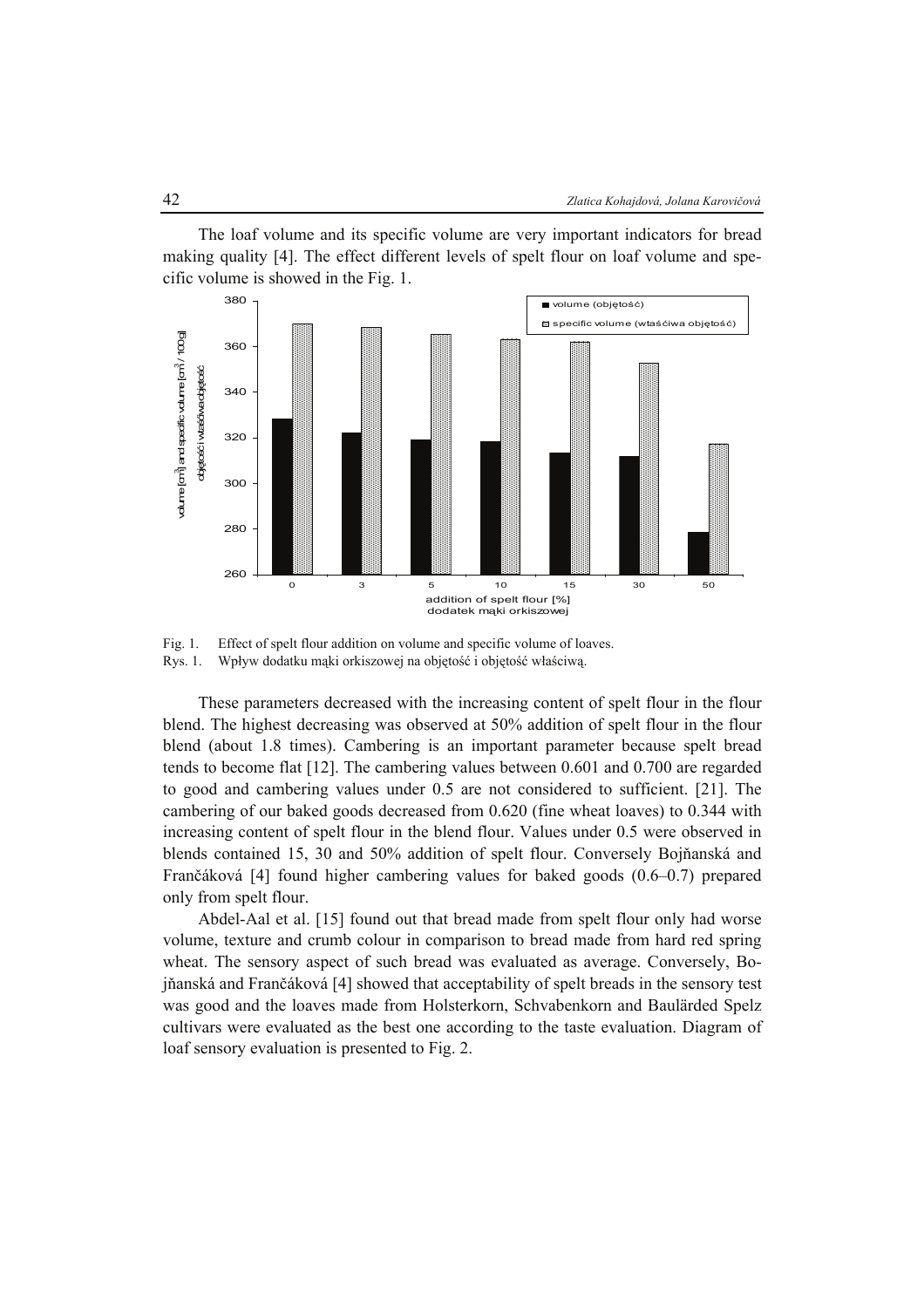

Fig. 2. Effect of spelt flour addition on sensory parameters of baked goods. Rys. 2. Wpływ dodatku mąki orkiszowej na charakterystykę sensoryczną pieczywa.

The shape products contained 30 and 50% of spelt flour had

The crust and crumb colour was darker with increasing addition of spelt flour. The assessors evaluated as the most acceptable baked goods prepared with blend contained 15% of spelt flour. These products had also the most pleasant crust/crumb taste and odour. The crumb samples contained 30 and 50% of spelt flour was fewer elastic and samples were soften in compare with wheat baked goods. Samples with addition of 15 and more percent of spelt flour have a slightly perceptive nutty taste.

# **Conclusion**

Spelt showed behaviour different from modern wheat in baking. Addition of wholemeal spelt flour affected the dough properties, baking quality and sensory parameters.

Baked goods prepared from spelt flour had a lower volume, specific volume and a rather open grain and coarse texture. For assessors the products containing 15% of spelt flour was the most acceptable. In conclusion for preparation these type of products we recommended application of improvement agent for example ascorbic acid to reduction of the dough extensibility [4] and improvement both texture and loaf volume [22].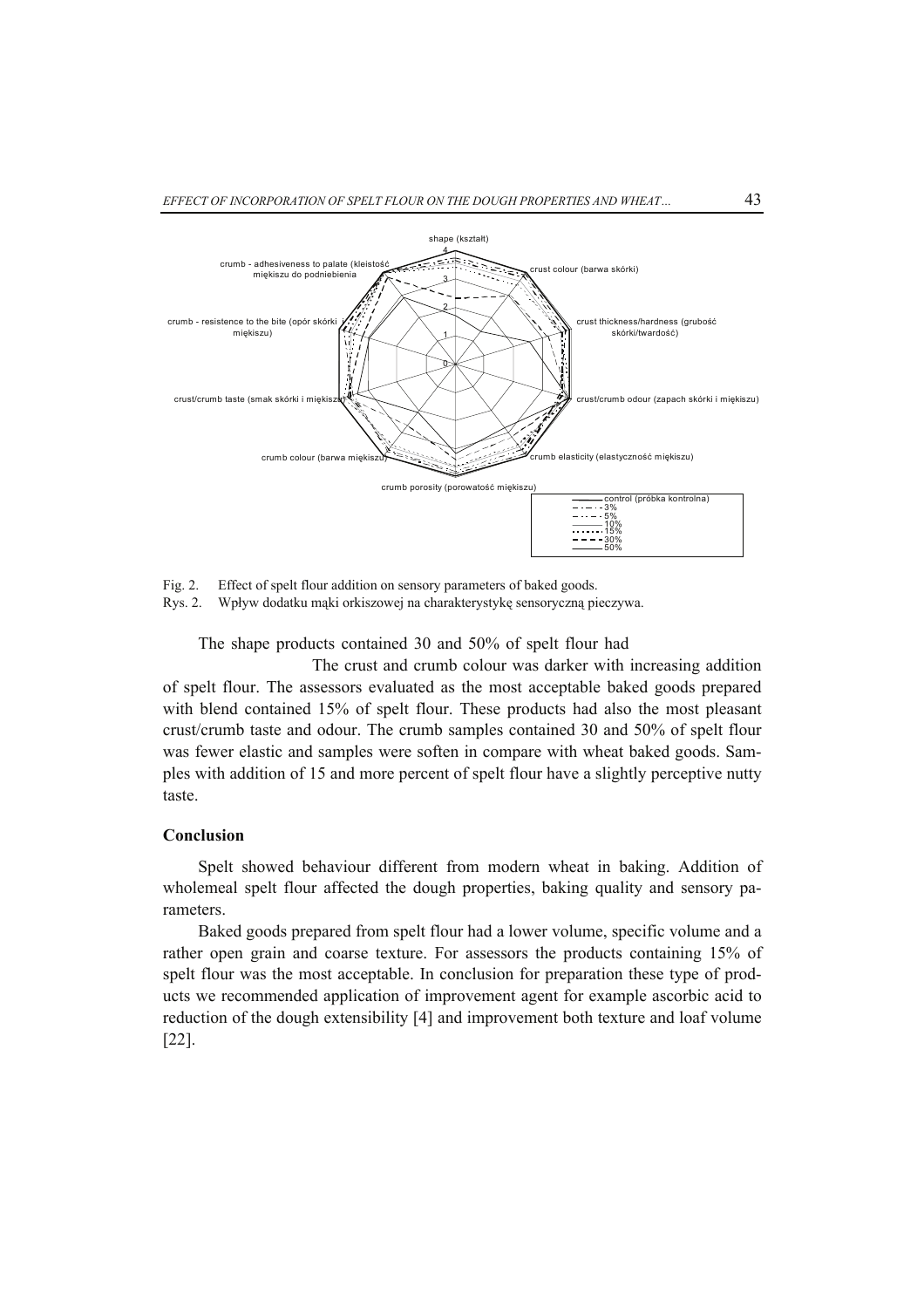#### **Acknowledgement**

*This paper was supported by the Slovak Grant Agency for Science VEGA (Grant No. 1/3546/06), APVT (Grant No. 20-002904), AV (Grant No. 4/0013/07) and APVV (Grant No. 031006).* 

### **Literatura**

- [1] Puumalainen P., Nykopp H., Tuorilaw H.: Old Product in a New Context: Importance of the Type of Dish for the Acceptance of Gru¨nkern, a Spelt-Based Traditional Cereal. Lebensm.Wiss. Technol., 2002, **35**, 549-553.
- [2] Zanetti S., Winzeler M., Feullet C., Keller B., Messner M.: Genetic analysis of bread-making quality in wheat and spelt. Plant Breeding, 2001,**120**, 13-19.
- [3] Bonifácia G.V., Galli V., Francisci R., Mair V., Skrabanja V., Kreft I.: Characteristics of spelt wheat products and nutritional value od spelt wheat- based bread. Food Chem., 2000, **68**, 437-441.
- [4] Bojňanská T., Frančáková H.: The use of spelt wheat (*Triticum spelta L*) for baking applications. Rostl. Výr.,. 2002, **48 (4),** 141-147.
- [5] Abdel-Aal E.S., Hulc P., Sosulski F. W.:Compositional and nutritional characteristics of spring einkorn and spelt wheats. Cereal Chem., 1995, **72**, 621–624.
- [6] Grela E.R.: Nutrient composition and content of antinutritional factors of spelt (*Triticum spelta* L) cultivars. J. Sci. Food Agric., 1996, **71**, 399–404.
- [7] Lacko-Bartošová M., Otepka P.: Evaluation of choosen yield components of spelt wheat cultivars. J. Central Eur. Agric., 2001, **2 (3-4)**, 279-284.
- [8] Ranhorta G.S., Gelroth J.A., Glaser B.K., Lorenz K.J.: Baking and nutritional qualities of spelt wheat sample. Lebensm. Wiss Technol., 1995, **28**, 118-122.
- [9] Rozeng R.: Phytosterol analysis and characterisation in spelt (*Triticum aestivum ssp. spelta L*.) and wheat (*T. aestivum L*.) lipids by LC/APCI-MS. J. Cereal Sci., 2003, **38**, 189-197.
- [10] Abdel-aal E. S., Hucl P.: Amino acid composition and in vitro digestibility of selected ancient wheat and their preoducts. J. Food Comp. Anal., 2002, **15**, 737-747.
- [11] Bϋren M., Lϋthy J., Hϋbner P.: A spelt-specific γ-gliadin gene: discovery and detection. Theor. Appl. Gen., 2000, **100**, 271-279.
- [12] Zielinski H., Ceglinska A., Michalska A.: Bioactive compounds in spelt bread. Eur. Food Res. Technol., 2007 (in press).
- [13] Lacko-Bartošová M., Rédlová M.: The significance of spelt wheat cultivated in ecological farming in the Slovak Republic. In: Proceeding of conference Organic farming, Praha: ČZV, 2007, pp. 79- 81.
- [14] Šimić G., Horvat D., Jurković Z., Drezner G., Novoselović K., Dvojković K.: The genotype effect on the ratio of wet gluten content to total wheat grain protein. J. Central Eur. Agric., 2006, **7 (1)**, 13- 18.
- [15] Abdel-Aal E.S.M., Hucl P., Sosulski F.W., Bhirud P.R.: Kernel, milling and baking properties of spring einkorn and spelt wheats. J. Cereal Sci., 1997, **26 (3)**, 363–370.
- [16] Cegliňska A.: Technological value of a spelt and common wheat hybrid. Electrinic J. Polish Agric. Uniersities., 2003, **6 (1)**, 1-9.
- [17] Pruska-Kedzior A., Kedzior Z., Klockiewicz-Kaminska E.: Comparison of viscoelastic properties of gluten from spelt and common wheat. Eur Food Res Technol., 2007 (in press).
- [18] Meintjés G. D.: The use of HPLC for quality prediction of South African wheat cultivars. Wyd. University of the Free State, Bloemfontein 2004.